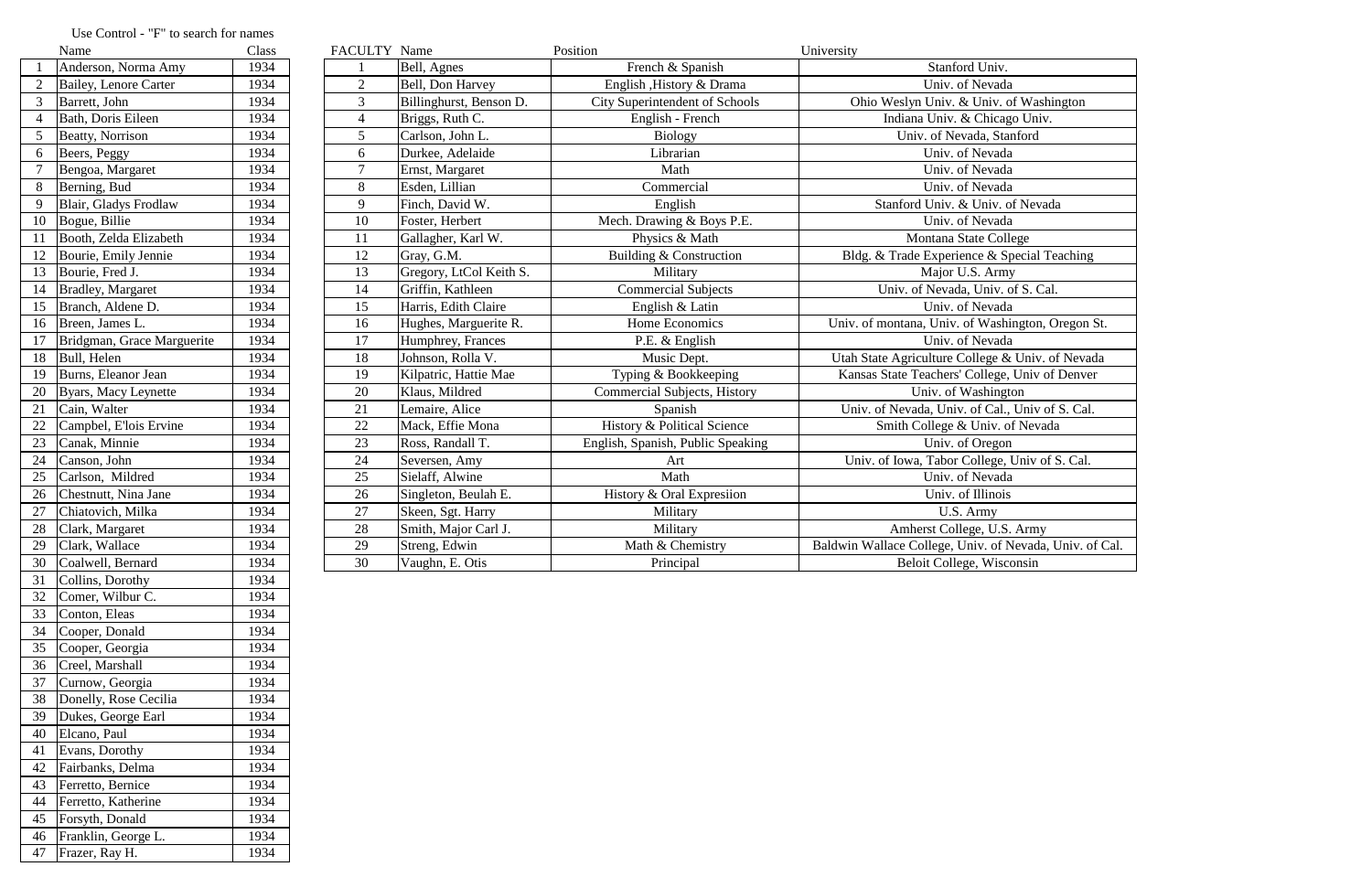| 48 | Galsgie, Galen Edward        | 1934 |
|----|------------------------------|------|
| 49 | Geyer, Billie                | 1934 |
| 50 | Gill, Peggy                  | 1934 |
| 51 | Ginocchio, John              | 1934 |
| 52 | Goff, Martha                 | 1934 |
| 53 | Goodin, William              | 1934 |
| 54 | Grutt, Eugene W.             | 1934 |
| 55 | Hall, Blanche, Rose          | 1934 |
| 56 | Hall, Ross M.                | 1934 |
| 57 | Hancock, Earl                | 1934 |
| 58 | Handwright, Charles          | 1934 |
| 59 | Hanson, Icelene Madge        | 1934 |
| 60 | Hawkins, Jim                 | 1934 |
| 61 | Hawn, Bernard V.             | 1934 |
| 62 | Hickey, Frank                | 1934 |
| 63 | Holcomb, Ellen               | 1934 |
| 64 | Humes, David A.              | 1934 |
| 65 | Kane, Andrew                 | 1934 |
| 66 | Kepner, James Weaver         | 1934 |
| 67 | Kernan, Jospeh J.            | 1934 |
| 68 | Lamerton, Leonard            | 1934 |
| 69 | Leonard, Emmet               | 1934 |
| 70 | Maxwell, Loren               | 1934 |
| 71 | McCormack, Henry David       | 1934 |
| 72 | McDonald, James Alvin Jr,    | 1934 |
| 73 | McDonald, Joseph Francis Jr. | 1934 |
| 74 | Moffett, Maurice S.          | 1934 |
| 75 | Moler, Murray McClure        | 1934 |
| 76 | Monter, Stella Marie         | 1934 |
| 77 | Morgan, Billie Jean          | 1934 |
| 78 | Mortensen, Marguerite        | 1934 |
| 79 | Murphy, Ruth                 | 1934 |
| 80 | Murray, Ruth                 | 1934 |
| 81 | Myers, Frances Cornelia      | 1934 |
| 82 | Nay, Orvis W.                | 1934 |
| 83 | Neilson, Frances M.          | 1934 |
| 84 | Nesbitt, Richard J.          | 1934 |
| 85 | Nichols, Frances V.          | 1934 |
| 86 | Norris, Beatrice Elizabeth   | 1934 |
| 87 | Parish, Janet                | 1934 |
| 88 | Petersen, Arthur             | 1934 |
| 89 | Plath, Harry                 | 1934 |
| 90 | Posvar, Virginia             | 1934 |
| 91 | Pradere, Dorothy Ann         | 1934 |
| 92 | Querio, John                 | 1934 |
| 93 | Radcliffe, Arthur A.         | 1934 |
| 94 | Rauch, Raymond               | 1934 |
| 95 | Ravers, Grace                | 1934 |
| 96 | Record, Robert E.            | 1934 |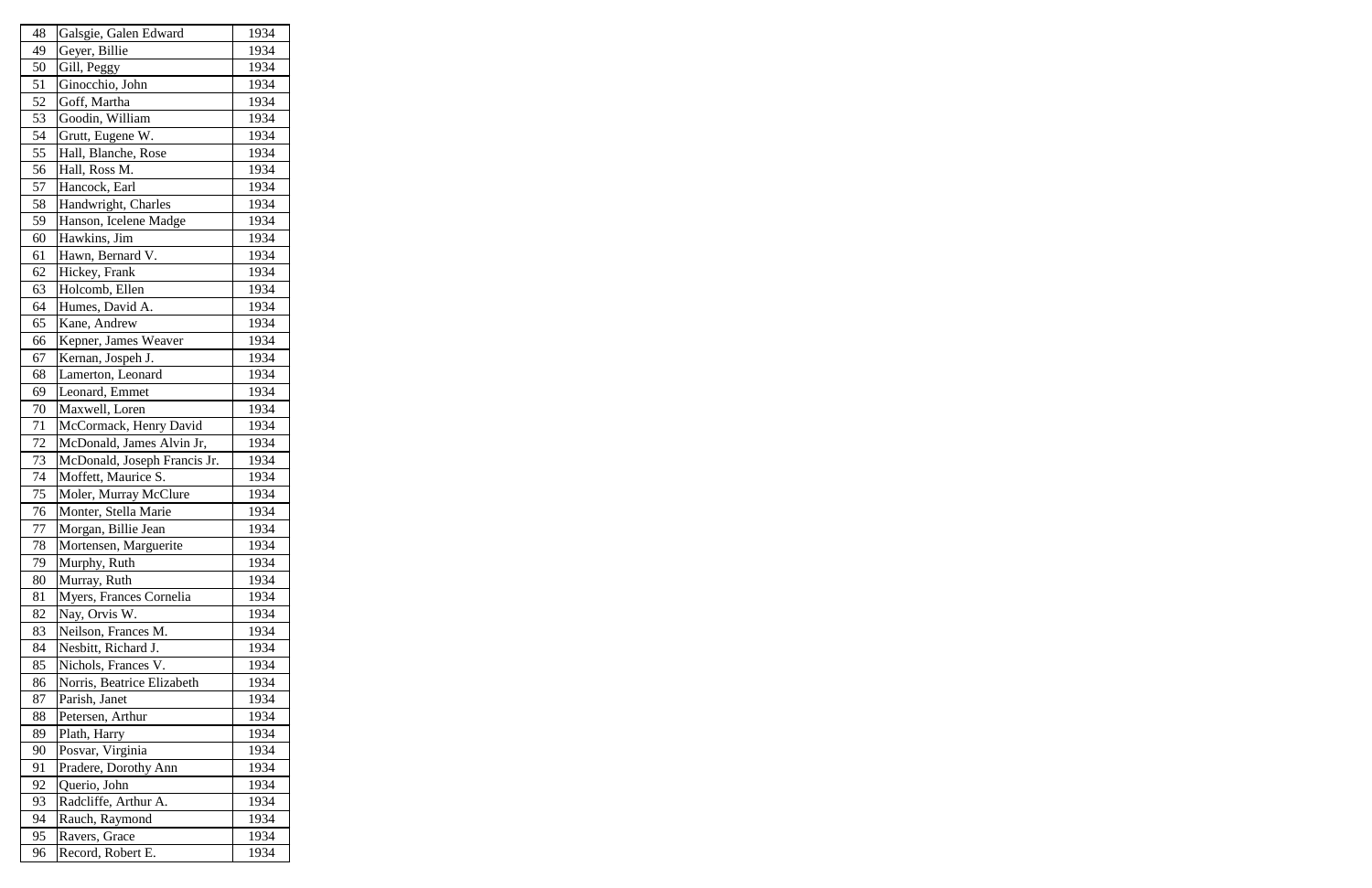| 97  | Robertson, Dan D.      | 1934 |
|-----|------------------------|------|
| 98  | Rodrian, Leon Eugene   | 1934 |
| 99  | Rose, Raymond B.       | 1934 |
| 100 | Ross, Silas E. Jr.     | 1934 |
| 101 | Rutledge, Edward       | 1934 |
| 102 | Salyers, Katherine     | 1934 |
| 103 | Sauer, Alice Louise    | 1934 |
| 104 | Schmidt, Walter        | 1934 |
| 105 | Schopper, Marie        | 1934 |
| 106 | Scranton, June         | 1934 |
| 107 | Sellman, Jessie Marie  | 1934 |
| 108 | Seltzer, Morris        | 1934 |
| 109 | Shain, Wanda           | 1934 |
| 110 | Shearer, Gwendolyn     | 1934 |
| 111 | Sheppard, Maurice F.   | 1934 |
| 112 | Shirley, Ed            | 1934 |
| 113 | Smith, Elida           | 1934 |
| 114 | Smith, Frances E.      | 1934 |
| 115 | Smith, Jean C.         | 1934 |
| 116 | Smith, Thelma          | 1934 |
| 117 | Snyder, Raymond B.     | 1934 |
| 118 | Stark, Sam W.          | 1934 |
| 119 | Steinheimer, Milton    | 1934 |
| 120 | Stephens, Jess         | 1934 |
| 121 | Stoddard, Jane Ellen   | 1934 |
| 122 | Stoddard, Lilia E.     | 1934 |
| 123 | Stoddard, Lola E.      | 1934 |
| 124 | Summers, Will          | 1934 |
| 125 | Swett, Sara Louise     | 1934 |
| 126 | Tacchino, Evelyn       | 1934 |
| 127 | Tallman, Dorothy G.    | 1934 |
| 128 | Taylor, Bernice Alma   | 1934 |
| 129 | Tennant, Ray           | 1934 |
| 130 | Thormeyer, W. Richard  | 1934 |
| 131 | Trail, Jimmy           | 1934 |
| 132 | Traner, Helen E.       | 1934 |
| 133 | Turano, Margaret       | 1934 |
| 134 | Turpin, Janell         | 1934 |
| 135 | Varnum, Jack J.        | 1934 |
| 136 | Vaughn, Robert         | 1934 |
| 137 | Vonsild, Fred          | 1934 |
| 138 | Walts, Raymond         | 1934 |
| 139 | Westover, New          | 1934 |
| 140 | Wheller, Charles       | 1934 |
| 141 | Wholey, Carmen, E.     | 1934 |
| 142 | Williams, Jeannette    | 1934 |
| 143 | Williams, Joe          | 1934 |
| 144 | Williams, Vivian A.    | 1934 |
| 145 | Wilson, Samuel Greeley | 1934 |